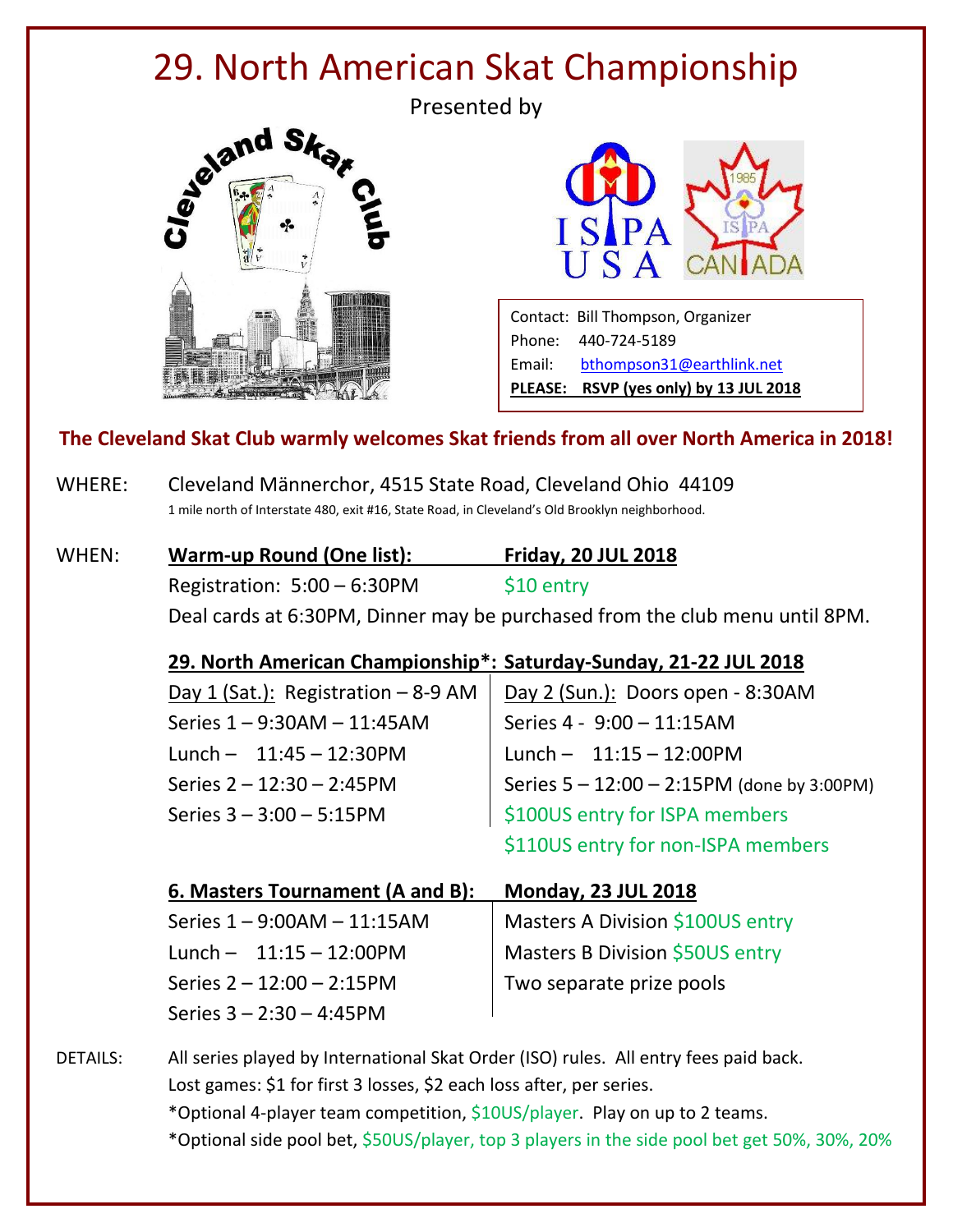# **Things to see and do in Cleveland – America's 'North Coast'**



**Saturday Night Dinner Cruise on the Nautica Queen!** Reservations: call 216-696-8888

Skat friends and guests are welcome to party 'Cleveland-style' on **Saturday night, 21 JUL from 7:30 – 10:30pm** aboard the Nautica Queen. Cost is \$40US/person + tax/service. Ship departure point is located just 15 minutes from the Club at **1153 Main Avenue, Cleveland, OH 44113.** Please reserve the cruise **by phone only at 216-696-8888 by 30 JUN 2018** to guarantee your place. **Book on the phone under reservation**  number 12962-1 so that we all sit together. Do not book online!

*"The Nautica Queen's unique adventure combines the best of dining and sightseeing in Downtown Cleveland. Enjoy a lavish buffet while cruising under historic bridges and touring along the lake and riverfront. All cruises include an unlimited buffet meal, coffee, tea or iced tea, and musical entertainment."*

*See* [www.nauticaqueen.com](http://www.nauticaqueen.com/) *for more information only. Do not book online!*



**Cleveland Museum of Art** *A vast impressive collection and free admission* [http://www.clevelandart.org](http://www.clevelandart.org/)



**Playhouse Square** *America's 2nd largest single-location performing arts complex* [http://www.playhousesquare.org](http://www.playhousesquare.org/)



**West Side Market** *Over 100 vendors offering meats, produce and specialty items* [http://www.westsidemarket.org](http://www.westsidemarket.org/)

**Rock and Roll Hall of Fame** *The world's foremost museum devoted to the celebration and preservation of rock & roll music* [http://www.rockhall.com](http://www.rockhall.com/)